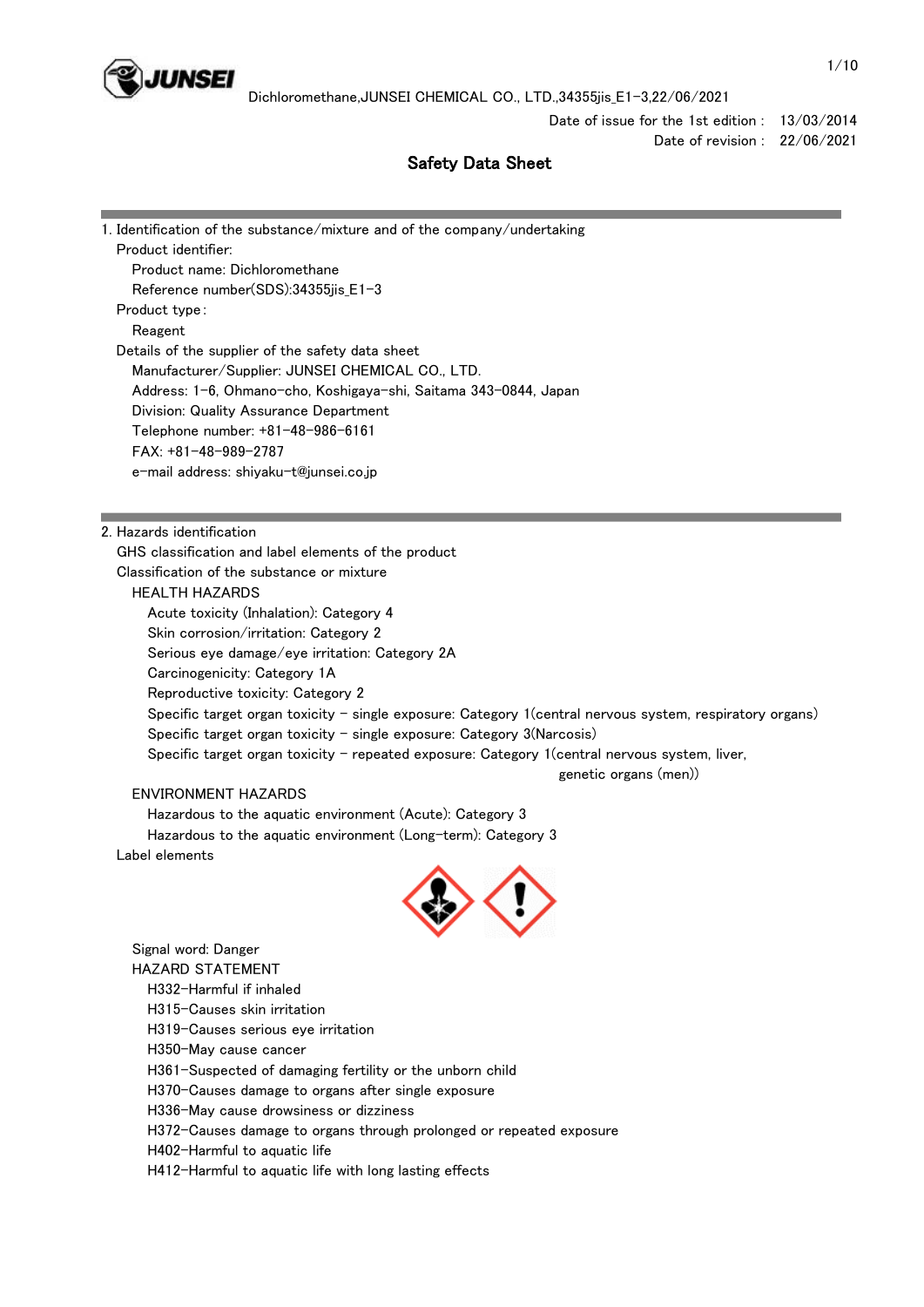

# PRECAUTIONARY STATEMENT

| INLUAD HUNAINI STATLIMLINI                                                             |
|----------------------------------------------------------------------------------------|
| Prevention                                                                             |
| Obtain special instructions before use.                                                |
| Do not handle until all safety precautions have been read and understood.              |
| Avoid release to the environment.                                                      |
| Do not breathe dust/fume/gas/mist/vapors/spray.                                        |
| Use only outdoors or in a well-ventilated area.                                        |
| Wash contaminated parts thoroughly after handling.                                     |
| Wear protective gloves.                                                                |
| Wear eye protection/face protection.                                                   |
| Use personal protective equipment as required.                                         |
| Do not eat, drink or smoke when using this product.                                    |
| Response                                                                               |
| Get medical advice/attention if you feel unwell.                                       |
| IF exposed or concerned: Get medical advice/attention.                                 |
| Call a POISON CENTER or doctor/physician if you feel unwell.                           |
| IF exposed or concerned: Call a POISON CENTER or doctor/physician.                     |
| IF INHALED: Remove person to fresh air and keep comfortable for breathing.             |
| IF ON SKIN: Wash with plenty of soap and water.                                        |
| If skin irritation occurs: Get medical advice/attention.                               |
| Take off contaminated clothing and wash it before reuse.                               |
| IF IN EYES: Rinse cautiously with water for several minutes. Remove contact lenses, if |
| present and easy to do. Continue rinsing.                                              |
| If eye irritation persists: Get medical advice/attention.                              |
| Storage                                                                                |
| Store in a well-ventilated place. Keep container tightly closed.                       |
| Store locked up.                                                                       |
| Disposal                                                                               |
| Dispose of contents/container in accordance with local/national regulation.            |
|                                                                                        |
|                                                                                        |
| 3. Composition/information on ingredients                                              |
| Mixture/Substance selection:                                                           |
| Substance                                                                              |
| Common name, synonyms: Methylene chloride                                              |
| Ingredient name:Dichloromethane                                                        |
| Content (%):99.0<                                                                      |
|                                                                                        |

 Content (%):99.0< Chemical formula:CH2Cl2 Chemicals No, Japan:2-36 CAS No.:75-09-2 MW:84.93 ECNO:200-838-9 Stabilizing additives GR, EP, SPS : Amylene (0.001~0.004%)

|  | 4. First-aid measures |
|--|-----------------------|
|  |                       |

Descriptions of first-aid measures

General measures

Get medical attention/advice if you feel unwell.

Keep victim warm and quiet.

Call emergency medical service.

## IF INHALED

Remove person to fresh air and keep comfortable for breathing.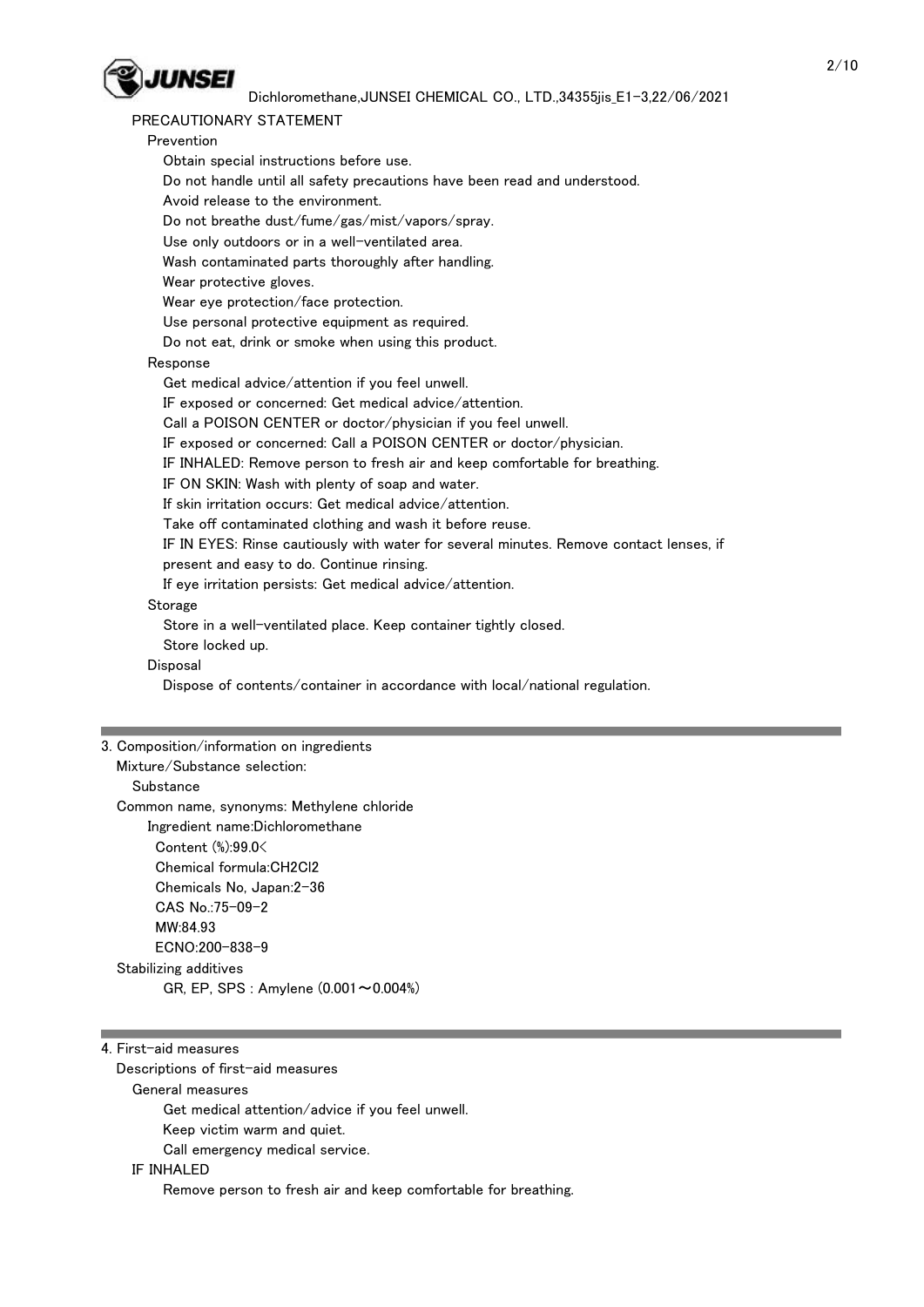

Give artificial respiration if victim is not breathing.

Administer oxygen if breathing is difficult.

Call a POISON CENTER or doctor/physician if you feel unwell.

IF ON SKIN (or hair)

Take off immediately all contaminated clothing. Rinse skin with water/shower.

Wash with plenty of soap and water.

If skin irritation or rash occurs: Get medical advice/attention.

Remove and isolate contaminated clothing and shoes.

For minor skin contact, avoid spreading material on unaffected skin.

## IF IN EYES

 Rinse cautiously with water for several minutes. Remove contact lenses, if present and easy to do. Continue rinsing.

If eye irritation persists: Get medical advice/attention.

#### IF SWALLOWED

Rinse mouth. Do NOT induce vomiting.

Call a POISON CENTER or doctor/physician if you feel unwell.

Administration of oxygen may be needed.

Most important symptoms and effects, both acute and delayed

(Symptoms when inhalation or ingestion)

Nausea. Abdominal pain. Headache. Drowsiness. Dizziness. Weakness. Unconsciousness.

(Symptoms when skin and/or eye contact)

Dry skin. Conjunctival redness of the eyes. Redness of the skin. Pain of the eyes.

Burning sensation of the skin.

※May be absorbed into the skin.

#### 5. Fire-fighting measures

#### Extinguishing media

Suitable extinguishing media

Use appropriate extinguishing media suitable for surrounding facilities.

Unsuitable extinguishing media

Unsuitable extinguishing media data is not available.

Specific hazards arising from the substance or mixture

Containers may explode when heated.

Fire may produce irritating, corrosive and/or toxic gases.

Runoff from fire control or dilution water may cause pollution.

Advice for firefighters

Specific fire-fighting measures

Evacuate non-essential personnel to safe area.

Cool container with water spray.

Special protective equipment and precautions for fire-fighters

Wear fire/flame resistant/retardant clothing.

Wear protective gloves/protective clothing/eye protection/face protection.

 Firefighters should wear self-contained breathing apparatus with full face peace operated positive pressure mode.

6. Accidental release measures

Personnel precautions, protective equipment and emergency procedures

Keep unauthorized personnel away.

 In case of contact with substance, immediately flush skin or eyes with running water for at least 20 minutes.

Ventilate area until material pick up is complete.

Wear proper protective equipment.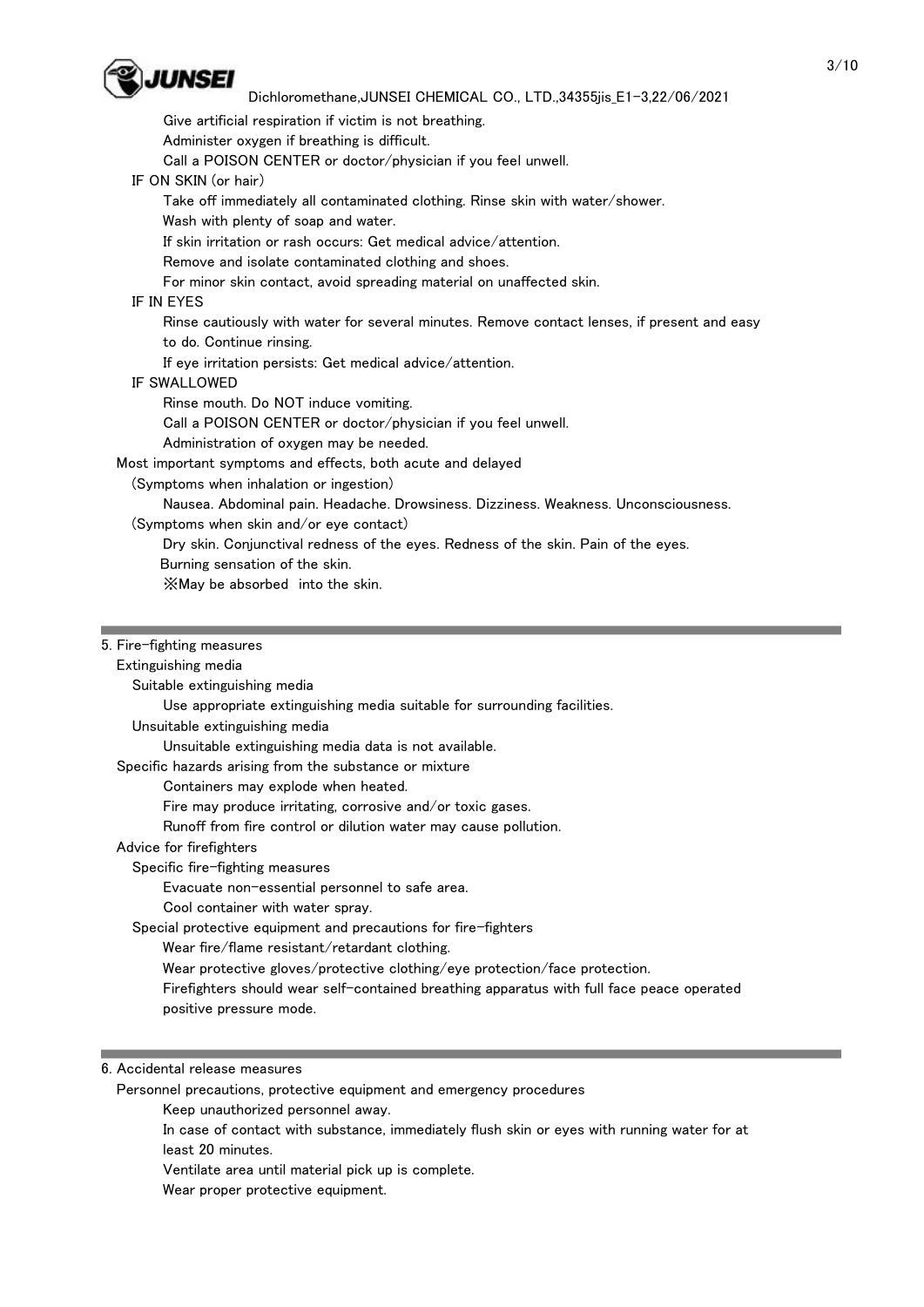

PUBLIC SAFTY: Ventilate closed spaces before entering.

Environmental precautions

Avoid release to headsprings, rivers, lakes, ocean and groundwater.

Methods and materials for containment and cleaning up

 Absorb spill with inert material (dry sand, earth, et al), then place in a chemical waste container. Preventive measures for secondary accident

Collect spillage.

Stop leak if you can do it without risk.

ELIMINATE all ignition sources (no smoking, flares, sparks or flames in immediate area).

 PUBLIC SAFETY : Many gases are heavier than air and will spread along ground and collect in low or confined areas (sewers, basements, tanks).

Keep out of low areas.

#### 7. Handling and storage

 Precautions for safe handling Preventive measures (Exposure Control for handling personnel) Do not breathe vapors/fume. (Protective measures against fire and explosion) Keep away from heat/sparks/open flames/hot surfaces. - No smoking. (Exhaust/ventilator) Exhaust/ventilator should be available. (Safety treatments) Avoid contact with skin. Avoid contact with eyes. Safety Measures Obtain special instructions before use. Do not handle until all safety precautions have been read and understood. Use only outdoors or in a well-ventilated area. Wear protective gloves/protective clothing/eye protection/face protection. Use personal protective equipment as required. When using do not eat, drink or smoke. Fire or Explosion : Most vapors are heavier than air. Any incompatibilities Strong bases, Strong oxidizing agents, Metal powder should not be mixed with the chemicals. Advice on general occupational hygiene Wash contaminated parts thoroughly after handling. Do not eat, drink or smoke when using this product. Take off contaminated clothing and wash it before reuse. Storage Conditions for safe storage Store in a well-ventilated place. Keep container tightly closed. Keep cool. Protect from sunlight. Store in accordance with local/national regulation. Store locked up. Container and packaging materials for safe handling data is not available. Specific end use(s) See information in Section 7.1 and 7.2 for handling and storage recommendations. See Section 8 for exposure controls and personal protection recommendations.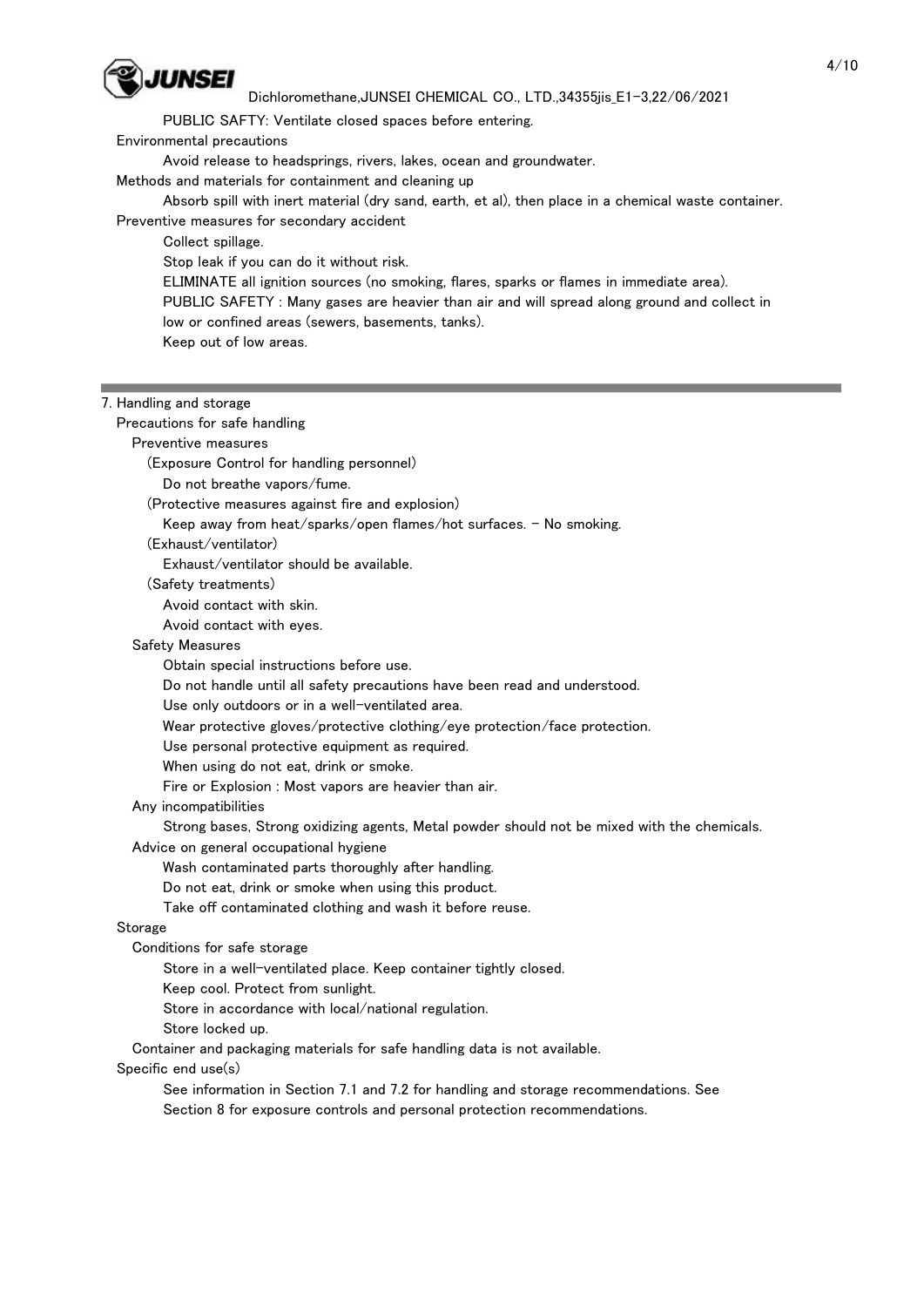

| Control parameters<br>Control value<br>Japan control value $(2004) \le 50$ ppm<br>Adopted value                                                                                                                                                                                         |  |  |  |  |
|-----------------------------------------------------------------------------------------------------------------------------------------------------------------------------------------------------------------------------------------------------------------------------------------|--|--|--|--|
|                                                                                                                                                                                                                                                                                         |  |  |  |  |
|                                                                                                                                                                                                                                                                                         |  |  |  |  |
|                                                                                                                                                                                                                                                                                         |  |  |  |  |
|                                                                                                                                                                                                                                                                                         |  |  |  |  |
| JSOH(1999) 50ppm; 170mg/m3; (ceiling) 100ppm; 340mg/m3 (dermal)                                                                                                                                                                                                                         |  |  |  |  |
| ACGIH(1997) TWA: 50ppm (COHb-emia; CNS impair)                                                                                                                                                                                                                                          |  |  |  |  |
| Exposure controls                                                                                                                                                                                                                                                                       |  |  |  |  |
| Appropriate engineering controls                                                                                                                                                                                                                                                        |  |  |  |  |
| Do not use in areas without adequate ventilation.                                                                                                                                                                                                                                       |  |  |  |  |
| Eye wash station should be available.                                                                                                                                                                                                                                                   |  |  |  |  |
| Washing facilities should be available.                                                                                                                                                                                                                                                 |  |  |  |  |
| Individual protection measures                                                                                                                                                                                                                                                          |  |  |  |  |
| Respiratory protection                                                                                                                                                                                                                                                                  |  |  |  |  |
| Wear respiratory protection.                                                                                                                                                                                                                                                            |  |  |  |  |
| Wear positive pressure self-contained breathing apparatus (SCBA).                                                                                                                                                                                                                       |  |  |  |  |
| Hand protection                                                                                                                                                                                                                                                                         |  |  |  |  |
| Wear protective gloves.                                                                                                                                                                                                                                                                 |  |  |  |  |
| Recommended material(s): viton, impermeable or chemical resistant rubber                                                                                                                                                                                                                |  |  |  |  |
| Consult with your glove and/or personnel equipment manufacturer for selection of                                                                                                                                                                                                        |  |  |  |  |
| appropriate compatible materials.                                                                                                                                                                                                                                                       |  |  |  |  |
| Eye protection                                                                                                                                                                                                                                                                          |  |  |  |  |
| Wear safety glasses with side-shields.                                                                                                                                                                                                                                                  |  |  |  |  |
| Wear eye/face protection.                                                                                                                                                                                                                                                               |  |  |  |  |
| Skin and body protection                                                                                                                                                                                                                                                                |  |  |  |  |
| Wear impervious clothing and boots in case of repeated or prolonged treatment.                                                                                                                                                                                                          |  |  |  |  |
|                                                                                                                                                                                                                                                                                         |  |  |  |  |
|                                                                                                                                                                                                                                                                                         |  |  |  |  |
| 9. Physical and Chemical Properties                                                                                                                                                                                                                                                     |  |  |  |  |
| Information on basic physical and chemical properties<br>the contract of the contract of the state of the state of the state of the state of the state of the state of the state of the state of the state of the state of the state of the state of the state of the state of the stat |  |  |  |  |

 Physical state: Volatile liquid Color: Colorless Odor: Characteristic odor Odor threshold: 205~307ppm; 540~2160 mg/m3 Melting point/Freezing point: -95.1℃ Boiling point or initial boiling point: 40℃ Boiling range data is not available. Flammability (gases, liquids and solids) data is not available. Lower and upper explosion limit/flammability limit: Lower explosion limit: 13vol % Upper explosion limit: 23vol % Flash point data is not available. Auto-ignition temperature: 605℃ Decomposition temperature: >120℃ Self-Accelerating Decomposition Temperature/SADT data is not available. pH data is not available. Dynamic viscosity: 0.43mPas(20℃) Kinematic viscosity: 0.3mm2/s(20℃) Solubility: Solubility in water: 1.3 g/100 ml (20℃) Solubility in solvent: Very soluble in ethanol and diethyl ether. n-Octanol/water partition coefficient: log Pow1.25 Vapor pressure: 47.4 kPa (20℃)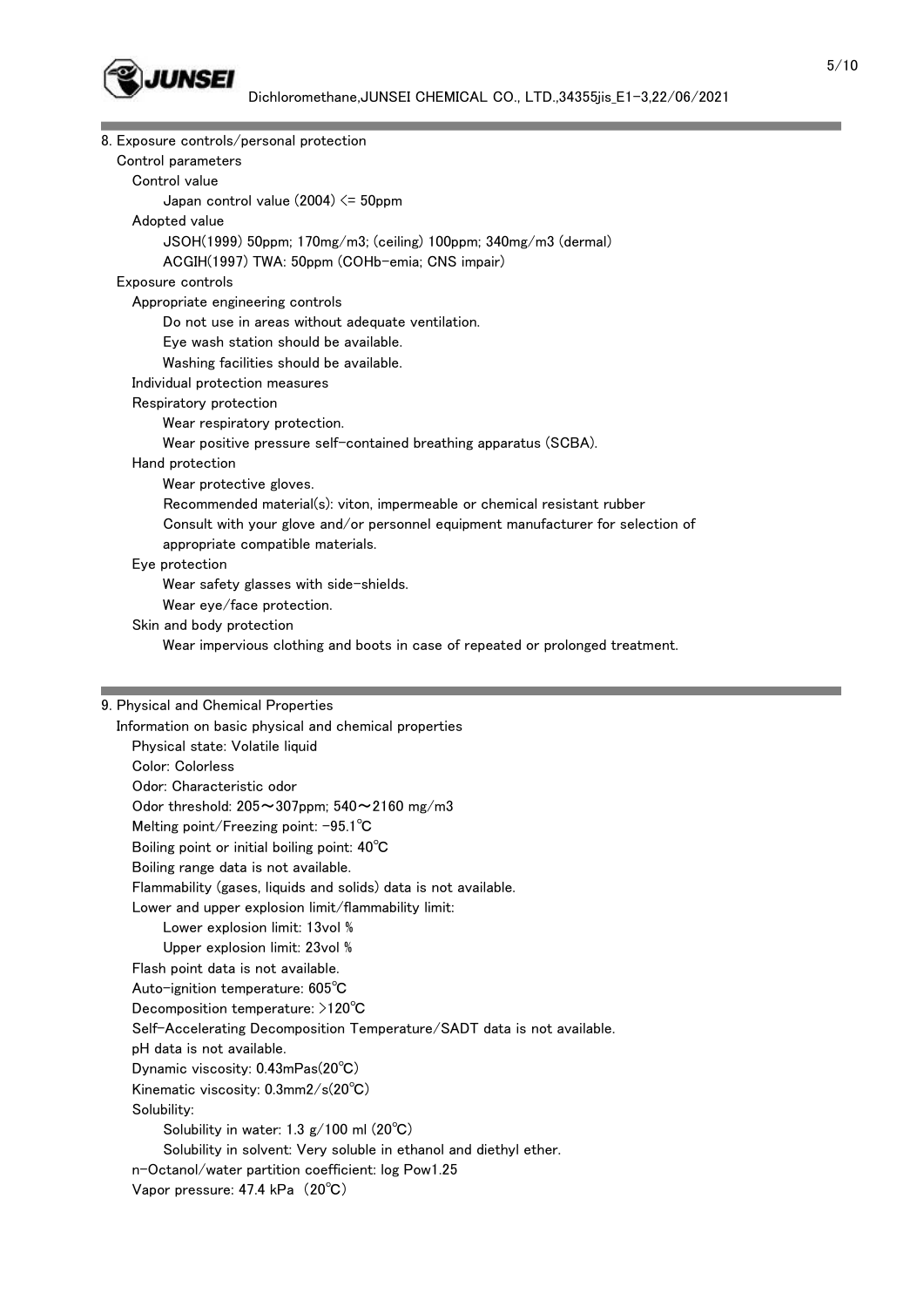

 Vapor density data is not available. VOC data is not available. Evaporation rate data is not available. Density and/or relative density: 1.33g/cm3(20℃) Relative vapor density (Air=1): 2.9 Relative density of the Vapor/air - mixture at  $20^{\circ}$ C (Air = 1): 1.9 Critical temperature data is not available. No Particle characteristics data is not available.

## 10. Stability and Reactivity

#### Reactivity

Runaway polymerization will not occur.

#### Chemical stability

Stable under normal storage/handling conditions.

- Flammable under specific conditions.
- ※Do NOT use in the vicinity of a fire or a hot surface, or during welding.

#### Possibility of hazardous reactions

 The vapour is heavier than air. As a result of flow, agitation, etc., electrostatic charges can be generated. Decomposes on heating or on burning and on contact with hot surfaces. This produces toxic

and corrosive fumes.

 Reacts violently with strong oxidants, strong bases and metals such as aluminium powder and magnesium powder. This generates fire and explosion hazard.

 Attacks some forms of plastic (e.g. Polyvinyl chloride, Polystyrene), rubber (e.g. Natural rubber, Nitrile rubber, Butyl rubber) and coatings.

#### Conditions to avoid

Contact with incompatible materials.

Open flames. Heat. Sparks. Light.

#### Incompatible materials

Strong bases, Strong oxidizing agents, Metal powder.

#### Hazardous decomposition products

Carbon oxides, Chlorine, Hydrogen chloride. Phosgene.

#### 11. Toxicological Information

 Information on toxicological effects Acute toxicity Acute toxicity (Oral) [GHS Cat. Japan, base data] rat(male) LD50=2120mg/kg, 2280mg/kg(EHC 164, 1996; NITE Primary risk assessment, 2005) Acute toxicity (Inhalation) [GHS Cat. Japan, base data] vapor:rat LC50=18371ppm/4hr(male, cal.) (EHC 164, 1996; NITE primary risk assessment, 2005); < 90% of saturated vapor press. conc. (574109ppm (25℃)) Labor standard law, Japan; Toxic Dichloromethane Irritant properties Skin corrosion/irritation [GHS Cat. Japan, base data] rabbit : severe or moderate irritation (DFGOT vol. 1, 2016, Access on May 2017; NITE primary risk assessment, 2005) Serious eye damage/irritation [GHS Cat. Japan, base data] rabbit : mild to moderate inflammation, moderate irritation (all DFGOT vol. 1, 2016, Access on May 2017)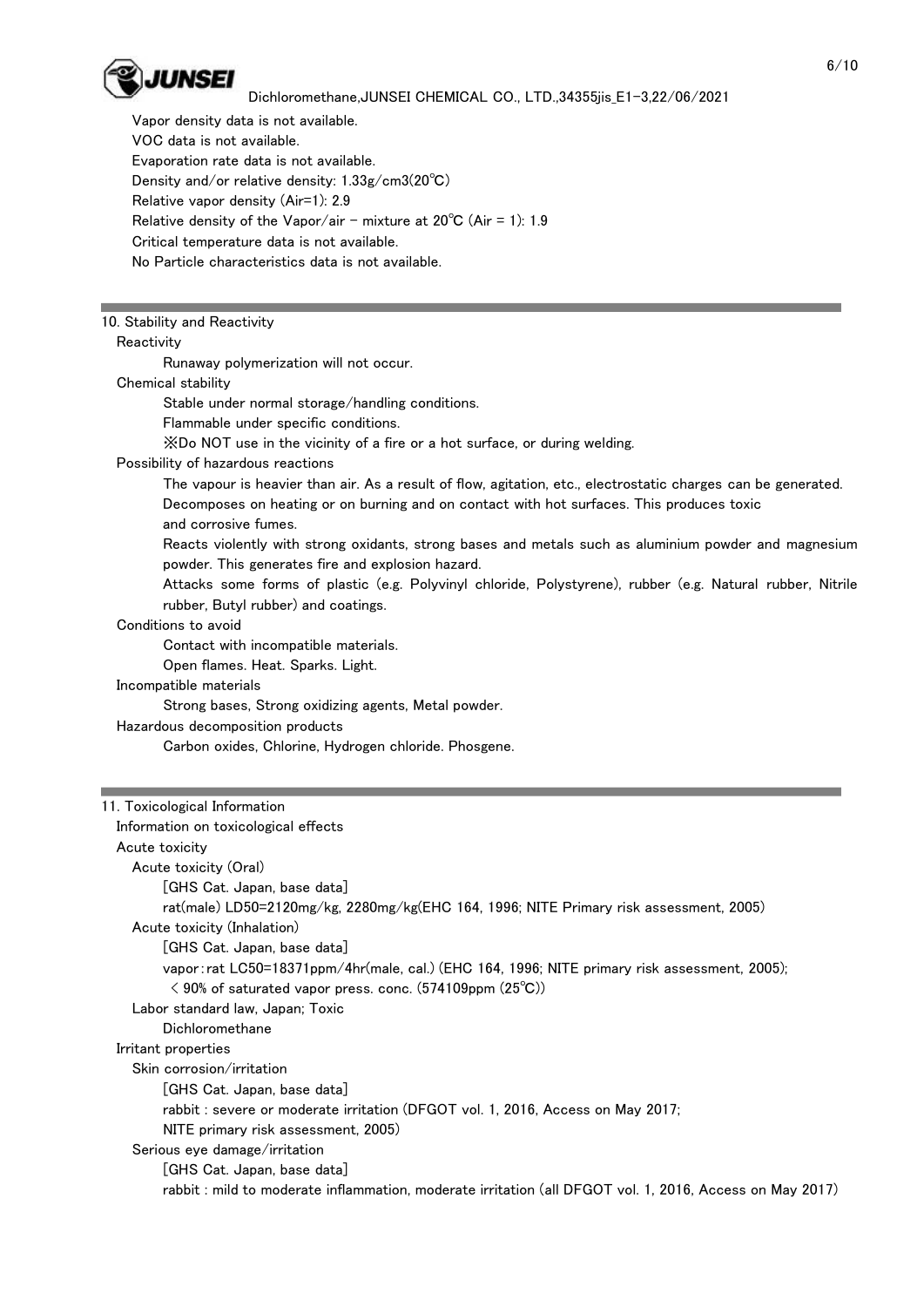

Allergenic and sensitizing effects data is not available.

Germ cell mutagenicity

Mutagen [MOHL\_J Notice]

(Dichloromethane)

Reverse-mutation assay in bacteria (Ames test) :Positive

(gas, MHLW in Japan\_Mutagenicity Test Results for Chemical Substances)

**Carcinogenicity** 

 [GHS Cat. Japan, base data] cat.1A; IARC Gr.2A (IARC 110, 2016); NTP R (NTP RoC, 14th, 2016); EPA L (IRIS, 2011) IARC-Gr.2A : Probably carcinogenic to humans ACGIH-A3(1997) : Confirmed Animal Carcinogen with Unknown Relevance to Humans EPA-L; "Likely to Be Carcinogenic to Humans"(2005) NTP-Reasonably Anticipated To Be Human Carcinogen JSOH-2A: Sufficient Evidence of Carcinogenicity for Humans EU-Category 2; Substances suspected human carcinogens Labor standard law, Japan : Carcinogen Dichloromethane Reproductive toxicity [GHS Cat. Japan, base data] cat. 2; human JSOH, 2005; SIAP, 2011; NITE primary risk assessment, 2005; DFGOT vol. 1, 2016, Access on May 2017; ACGIH 7th, 2015; MOE risk assessment, vol.3, 2004 STOT STOT-single exposure [cat.1] [GHS Cat. Japan, base data] central nervous system; respiratory organs (NITE primary risk assessment, 2005; EHC 164, 1996) [cat.3 (drow./dizz.)] [GHS Cat. Japan, base data] narcotic effect (NITE primary risk assessment, 2005; EHC 164, 1996) STOT-repeated exposure [cat.1] [GHS Cat. Japan, base data] central nervous system; liver; male genitalia (NITE primary risk assessment, 2005; EHC 164, 1996; MOE risk assessment vol.3, 2004; JSOH, 1999) Aspiration hazard data is not available.

| 12. Ecological Information                                                          |  |  |  |  |
|-------------------------------------------------------------------------------------|--|--|--|--|
| Ecotoxicity                                                                         |  |  |  |  |
| Aquatic toxicity                                                                    |  |  |  |  |
| H402-Harmful to aguatic life                                                        |  |  |  |  |
| H412-Harmful to aquatic life with long lasting effects                              |  |  |  |  |
| Hazardous to the aquatic environment (Acute)                                        |  |  |  |  |
| [GHS Cat. Japan, base data]                                                         |  |  |  |  |
| Crustacea (Daphnia magna) LC50=27mg/L/48hr (Canada PSAR, 1993; OECD SIDS, 2011)     |  |  |  |  |
| Water solubility                                                                    |  |  |  |  |
| 1.3 $g/100$ ml (20 $^{\circ}$ C) (ICSC, 2017)                                       |  |  |  |  |
| Persistence and degradability                                                       |  |  |  |  |
| Not degrade rapidly [BOD Degradation(avg.): 13% (J-CHECK, 1986)]                    |  |  |  |  |
| Bioaccumulative potential                                                           |  |  |  |  |
| log Pow=1.25 (ICSC, 2017); BCF=40 (Registered chemicals data check & review, Japan) |  |  |  |  |
| Mobility in soil                                                                    |  |  |  |  |
| Mobility in soil data is not available.                                             |  |  |  |  |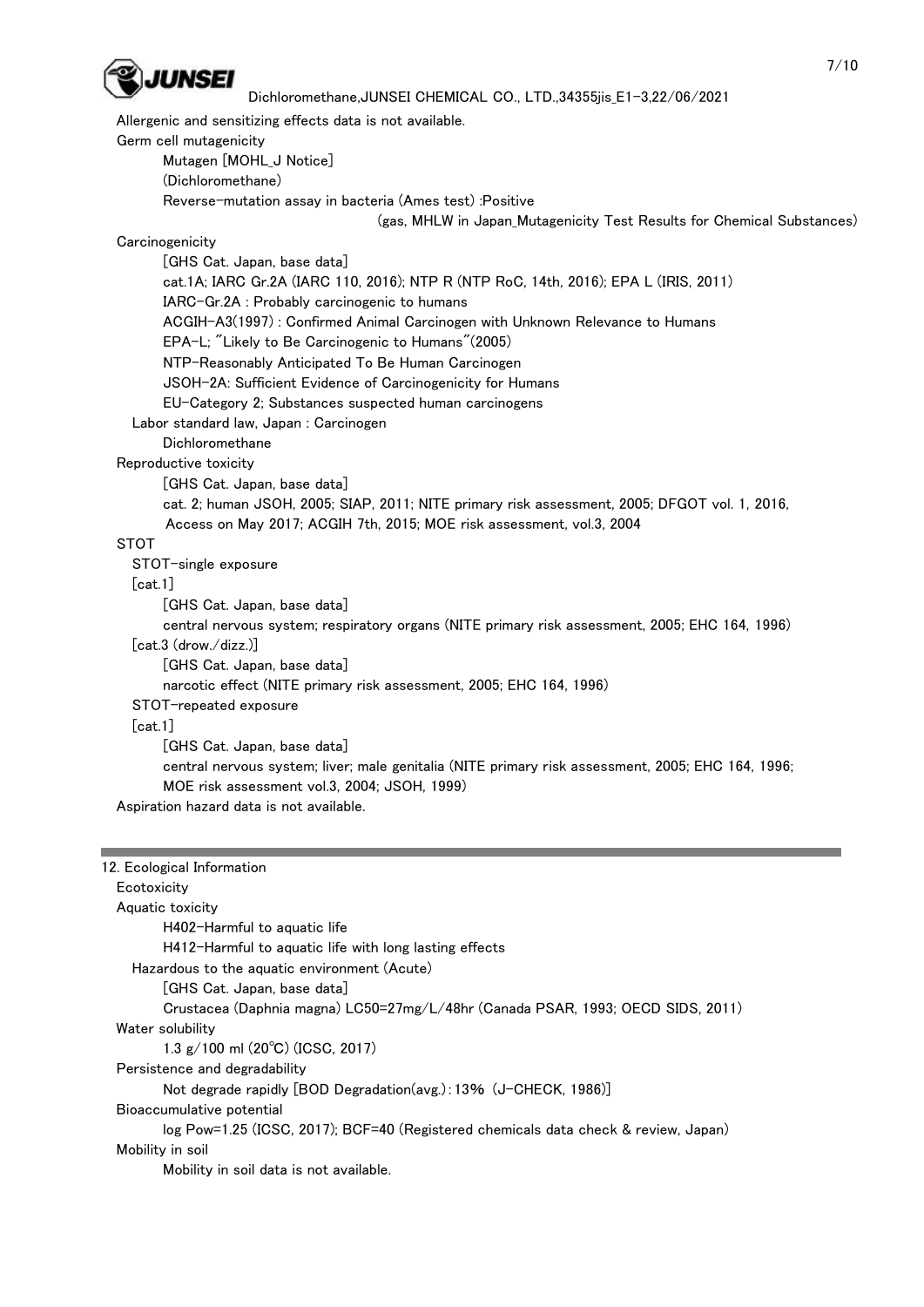

Other adverse effects

Ozone depleting chemical data is not available.

13. Disposal considerations

 Description of waste residues and information on their safe handling and methods of disposal, including the disposal of any contaminated packaging Waste treatment methods Avoid release to the environment  $(-$  if this is not the intended use).

Dispose of contents/container in accordance with local/national regulation.

## 14. Transport Information

 UN No., UN CLASS UN No. or ID No.: 1593 UN Proper Shipping Name : DICHLOROMETHANE Class or division (Transport hazard class) : 6.1 Packing group : III ERG GUIDE No.: 160

IMDG Code (International Maritime Dangerous Goods Regulations)

UN No.: 1593

Proper Shipping Name : DICHLOROMETHANE

Class or division : 6.1

Packing group : III

IATA Dangerous Goods Regulations

 UN No.: 1593 Proper Shipping Name : DICHLOROMETHANE

Class or division : 6.1

Hazard labels : Toxic

Packing group : III

Environmental hazards

MARPOL Annex  $III$  - Prevention of pollution by harmful substances Marine pollutants (yes/no) : no

MARPOL Annex  $V$  - Prevention of pollution by garbage discharge

 Carcinogenicity: cat.1, 1A, 1B Dichloromethane

Specific target organ toxicity  $-$  repeated exposure: cat.1

Dichloromethane

Maritime transport in bulk according to IMO instruments

Noxious Liquid ; Cat. Y

Dichloromethane(Y-233)

15. Regulatory Information

 Safety, health and environmental regulations/legislation specific for the substance or mixture Chemicals listed in TSCA Inventory

Dichloromethane

Other regulatory information

 We are not able to check up the regulatory information with regard to the substances in your country or region, therefore, we request this matter would be filled by your responsibility. Regulatory information with regard to this substance in your country or in your region should be examined by your own responsibility.

 Ensure this material in compliance with federal requirements and ensure conformity to local regulations. Regulatory information in this section are limited to intentional ingredient(s), but does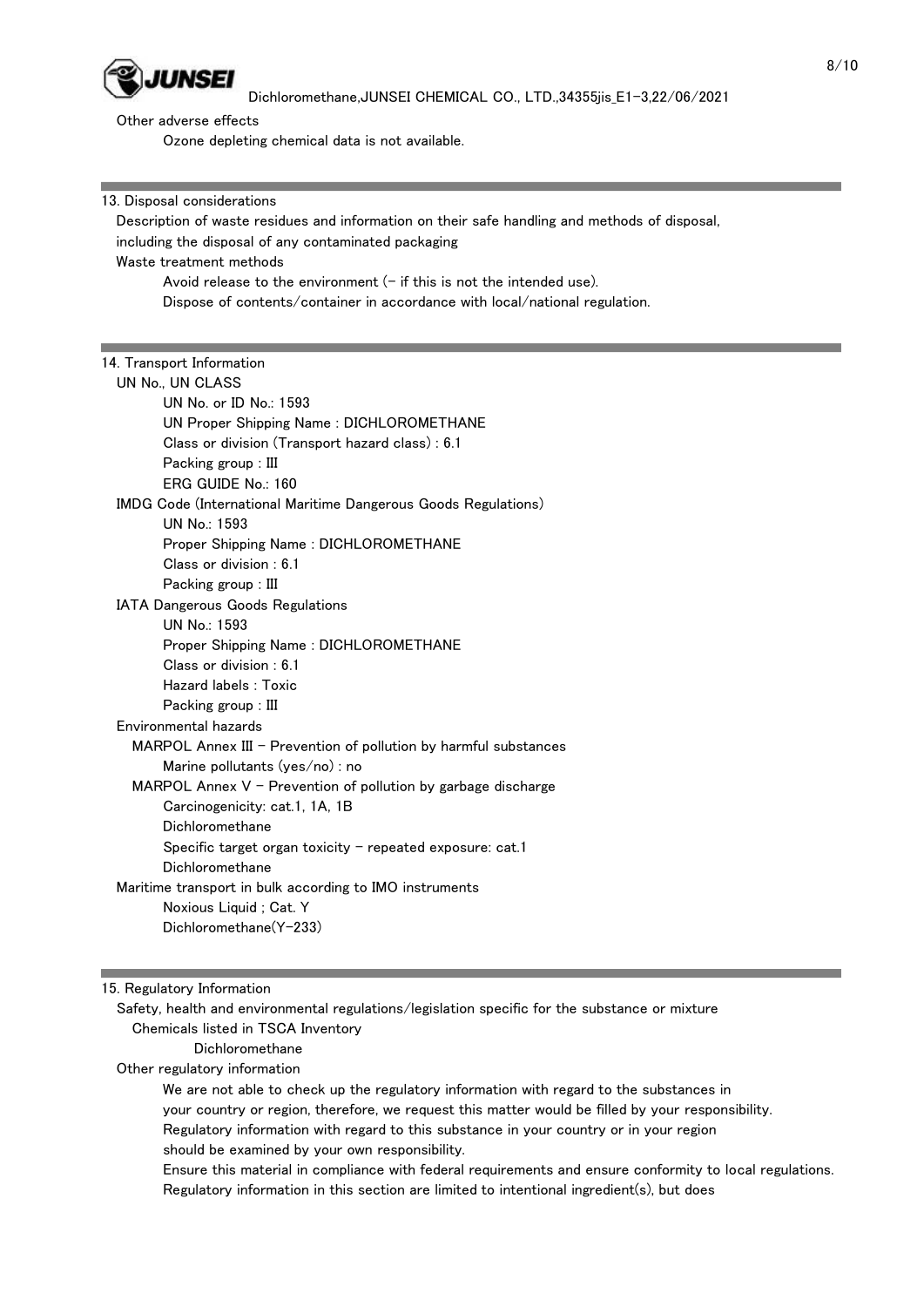

 not contain information on non-intentional ingredients or impurities which are not informed by supplier(s). Chemical safety assessment

Advice on safe handling for this product can be found in sections 7 and 8 of this SDS.

## 16. Other information GHS classification and labelling H332-Acute Tox. 4: H332 Harmful if inhaled H315-Skin Irrit. 2: H315 Causes skin irritation H319-Eye Irrit. 2A: H319 Causes serious eye irritation H350-Carc. 1A: H350 May cause cancer H361-Repr. 2: H361 Suspected of damaging fertility or the unborn child H370-STOT SE 1: H370 Causes damage to organs after single exposure H336-STOT SE 3: H336 May cause drowsiness or dizziness H372-STOT RE 1: H372 Causes damage to organs through prolonged or repeated exposure H402-Aquatic Acute 3: H402 Harmful to aquatic life H412-Aquatic Chronic 3: H412 Harmful to aquatic life with long lasting effects Reference Book Globally Harmonized System of classification and labelling of chemicals, UN Recommendations on the TRANSPORT OF DANGEROUS GOODS 21th edit., 2019 UN IMDG Code, 2018 Edition (Incorporating Amendment 39-18) IATA Dangerous Goods Regulations (62nd Edition) 2021 2020 EMERGENCY RESPONSE GUIDEBOOK (US DOT) 2020 TLVs and BEIs. (ACGIH) JIS Z 7252 : 2019 JIS Z 7253 : 2019 2020 Recommendation on TLVs (JSOH) Supplier's data/information Chemicals safety data management system "GHS Assistant" Version 4.11 (https://www.asahi-ghs.com/) NITE Chemical Risk Information Platform "NITE-CHRIP" (https://www.nite.go.jp/en/chem/chrip/chrip\_search/systemTop) GHS Classification Guidance for Enterprises 2019 Revised Edition (Ver. 2.0) (Mar. 2020, METI) Definitions and Abbreviations SDS (Safety Data Sheet) LD50 (Lethal Dose, 50%) LC50 (Lethal Concentration, 50%) IARC (International Agency for Research on Cancer) ACGIH (American Conference of Governmental Industrial Hygienists) EPA (US Environmental Protection Agency) NTP (US National Toxicology Program) JSOH (Japan Society for Occupational Health) EU (European Union) EC50 (Effective Concentration, 50%) NOEC (No Observed Effect Concentration) BOD (Biochemical Oxygen Demand) COD (Chemical Oxygen Demand) BCF (Bioconcentration Factor) anh (anhydride) General Disclaimer This data sheet was created based on the information we currently have and may be revised according to new information. In addition, the precautions apply only to normal handling,

 and in the case of special handling, please make adequate countermeasure to maintain your safety. The data given here is based on current knowledge and experience. The purpose of this Safety Data Sheet is to describe the products in terms of their safety requirements. The